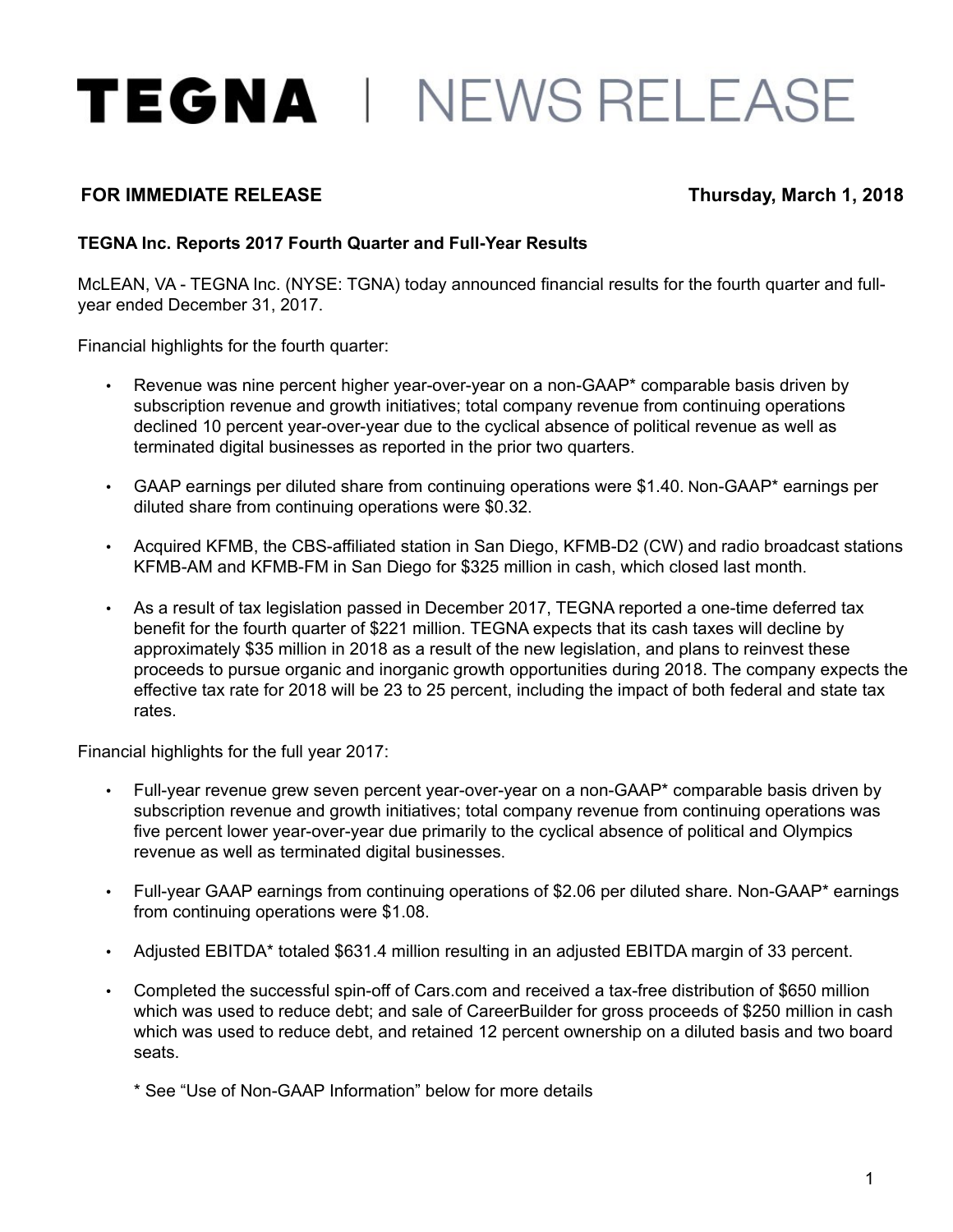"TEGNA in 2017 became a pure-play media company, and this focus and strategic clarity has produced tangible results. Fourth quarter revenue grew nine percent and full-year revenue grew seven percent on a comparable basis on the strength of our growth in subscription revenue and innovation initiatives," said Dave Lougee, president and chief executive officer, TEGNA. "On top of our financial performance, our content transformation efforts produced multiple new formats, original programs and digital-first investigations, earning us more national honors than any other local broadcaster, as we continue to execute on our strategy of redefining local journalism in the digital age. Organic growth initiatives, such as Premion, an innovative solution for over-the-top (OTT) advertising that reaches cord cutters, are expanding our revenue base and giving us access to new markets."

Lougee continued, "As we begin 2018, our NBC stations took the number one spot among all NBC affiliates during the Super Bowl for ratings in Buffalo and share in Minneapolis. In the key adults 25-54 demographic, TEGNA stations had four of the top ten spots in ratings. For the Olympics, TEGNA stations held four of the top seven spots in ratings among all NBC affiliates in the key adults 25-54 demographic, and our stations in Denver and Minneapolis took the number one and two spots, respectively.

"Our acquisition of Midwest Television's broadcasting stations in San Diego, the 29<sup>th</sup> largest U.S. TV market, will further strengthen our portfolio of Big 4 affiliates in top markets. Our strong balance sheet gives us the flexibility to continue to invest opportunistically in both organic and inorganic growth, and our culture and scale position us to continue to create value for our shareholders, customers, and audiences," Lougee concluded.

Further highlights from 2017:

- **Subscription revenue growth** Year-over-year growth in subscription revenue of 23 percent provided a stable, significant driver of free cash flow. TEGNA began to see revenue and subscriber growth from recently signed OTT streaming services for the first time during the fourth quarter, which reflects the strength of our content, geographic footprint and audience.
- **OTT advertising business acceleration**  Premion executed more than 8,000 campaigns serving 1,000+ clients in more than 200 markets during 2017, with revenue growing from a small base to more than \$30 million for the full year, above the high end of guidance. We expect Premion revenues to double in 2018. Premion is also launching new services to agency and content partners, including an OTT data management platform, and will continue to make strategic investments to expand and extend its OTT ecosystem footprint such as the recently announced investments in Tubi and Vizbee.
- **Award-winning investigations**  In the fourth quarter, KARE in Minneapolis and KHOU in Houston won Alfred I. duPont-Columbia University Awards for investigative reporting. Overall, TEGNA won more national investigative awards in 2017 than any other local media company.
- **Growing mobile, digital, video and social platforms** TEGNA completed its mobile redesign in the fourth quarter across 38 of its digital properties. Compared to the prior year, in the fourth quarter, TEGNA increased engagement by 23 percent, and for the full year, TEGNA increased video views by 41 percent and social interactions by 24 percent.
- **New distribution partnership with Sony** In the first quarter of 2018, TEGNA announced an exclusive, multi-year, global distribution agreement for its original programming with Sony Pictures Television.

## **FOURTH QUARTER CONTINUING OPERATIONS**

TEGNA's even- to odd-year results are significantly impacted by the cyclical drivers of Olympic and political spending due to our high concentration of NBC stations and traditionally favorable political advertising footprint. For 2017, comparisons to 2016 are also negatively impacted by the conclusion of a transition services agreement with Gannett and the absence of revenue from Cofactor, sold in December 2016.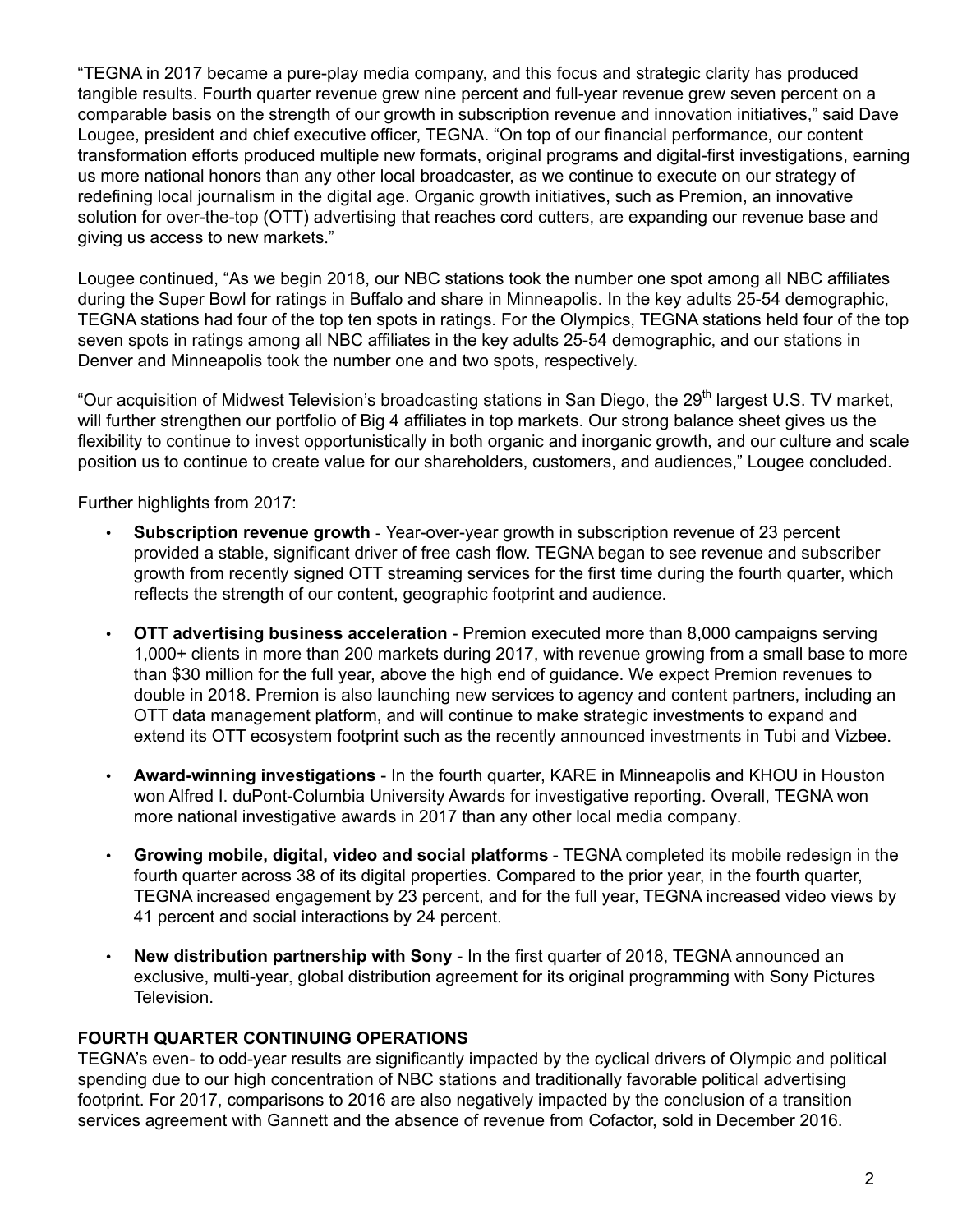The following table summarizes the year-over-year changes in revenue categories (in thousands):

|                                         | Q4 2017       |      | Q4 2016   | Percentage<br>Change |  |  |
|-----------------------------------------|---------------|------|-----------|----------------------|--|--|
| Advertising and marketing services (a)  | \$<br>296,466 | - \$ | 302,757   | $(2.1\%)$            |  |  |
| Political                               | 9,871         |      | 90,758    | $(89.1\%)$           |  |  |
| Subscription                            | 178,405       |      | 145,441   | 22.7%                |  |  |
| Other                                   | 5,581         |      | 5,962     | $(6.4\%)$            |  |  |
| Cofactor                                |               |      | 1,937     | $(100.0\%)$          |  |  |
| Total company revenues (GAAP basis)     | 490,323       | \$.  | 546,855   | $(10.3\%)$           |  |  |
| Factors impacting comparisons:          |               |      |           |                      |  |  |
| Political                               | (9,871)       |      | (90, 758) | $(89.1\%)$           |  |  |
| Cofactor (sold in December 2016)        |               |      | (1,937)   | $(100.0\%)$          |  |  |
| Discontinued digital marketing services |               |      | (14, 023) | $(100.0\%)$          |  |  |
| Total company revenues (Non-GAAP basis) | \$<br>480,452 | \$   | 440,137   | 9.2%                 |  |  |

(a) Includes traditional advertising, digital advertising as well as revenue from the company's digital marketing services business.

On a GAAP basis, total company revenues declined 10 percent in the quarter due primarily to an \$81 million decline in political revenue as well as terminated digital businesses partially offset by an increase in subscription revenue of 23 percent.

On a non-GAAP comparable basis, total company revenue was up nine percent in the quarter driven by a \$33 million increase in subscription revenue as well as revenue contributions from growth initiatives, such as Premion.

As described last quarter, TEGNA now reports the revenue line advertising and marketing services. This category reflects the sales transformation strategy which focuses on customer needs versus specific products. This category includes all advertising and marketing-related revenue, including Premion, Hatch, G/O Digital and television.

On a non-GAAP basis, excluding discontinued digital marketing services, advertising and marketing services revenue increased three percent in the quarter, the best quarterly year-over-year growth in 2017. On a GAAP basis, advertising and marketing services revenue was two percent lower than the fourth quarter of 2016.

GAAP operating expenses were one percent lower compared to the fourth quarter of 2016 due primarily to higher programming fees partially offset by the absence of expenses associated with the terminated digital marketing services businesses and insurance proceeds received net of expenses in the quarter related to Hurricane Harvey. Fourth quarter total company operating expenses on a non-GAAP basis were six percent higher than the prior year due primarily to substantially higher programming fees. Excluding programming costs and terminated digital businesses, adjusted operating expenses were down two percent.

GAAP operating income declined 26 percent compared to the fourth quarter in 2016. On a non-GAAP basis, operating income was 34 percent lower due primarily to the absence of political revenue and substantially higher programming fees that drove the increase in operating expenses.

Adjusted EBITDA (a non-GAAP measure detailed in Table 3) totaled \$169.4 million in the quarter and the adjusted EBITDA margin equaled 34.5 percent. Adjusted EBITDA excluding corporate expenses was \$181.0 million which resulted in a margin of 36.9 percent.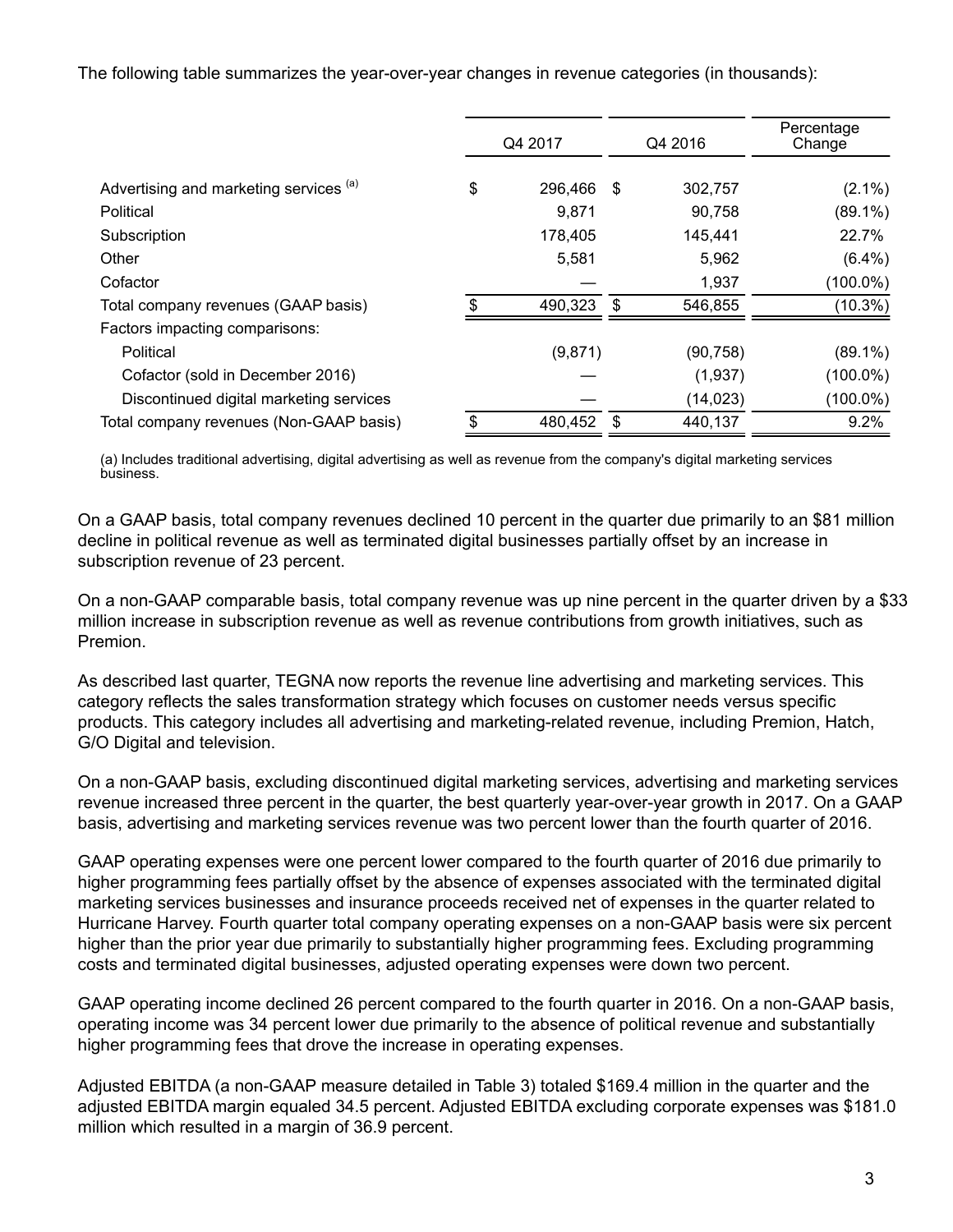Net income from continuing operations was \$303.3 million which was favorably impacted by a \$221 million benefit from the tax legislation. On a non-GAAP basis, net income from continuing operations declined 44 percent year-over-year to \$68.5 million reflecting the absence of \$81 million in political revenue compared to the fourth quarter of last year.

Special items in the fourth quarter of 2017 primarily included gains related to tax legislation, the sale of an equity method investment, and insurance proceeds related to Hurricane Harvey. Refer to Table 2 for a reconciliation of results on a GAAP and non-GAAP basis.

#### **FOURTH QUARTER NON-OPERATING AND CASH FLOW ITEMS**

Interest expense in the quarter was \$48.2 million compared to \$56.6 million in the fourth quarter of 2016. The decline was due primarily to lower average debt outstanding partially offset by a higher average interest rate.

Other non-operating expenses were \$8.5 million in the quarter compared to expenses of \$7.4 million in the fourth quarter of 2016. The 2017 expense primarily reflects costs associated with the early redemption of debt and the transaction cost associated with the Midwest Television acquisition.

Equity income totaled \$12.0 million in the fourth quarter compared to a loss \$0.7 million in the fourth quarter of 2016 due primarily to a \$17.5 million gain on the sale of an equity method investment. On a non-GAAP basis, the equity loss was \$2.9 million in the fourth quarter of 2017.

Cash flow from operating activities for the fourth quarter of 2017 was \$35.0 million. Fourth quarter free cash flow (a non-GAAP measure - refer to Table 4) from continuing operations was \$22.0 million compared to \$97.7 million in the third quarter, which had been significantly impacted by a one-time \$32.6 million channel share payment received in the third quarter. In addition, the fourth quarter was impacted by a \$48.6 million increase in anticipated interest and tax payments.

Debt outstanding was \$3.0 billion and total cash was \$98.8 million at the end of the quarter. The company used proceeds from the CareerBuilder sale to partially redeem early \$280 million of fixed rate notes in the quarter. Dividends paid in the quarter totaled \$15 million.

TEGNA recorded a one-time deferred tax benefit for the fourth quarter of \$221 million as a result of the tax legislation passed at the end of 2017. Taking into account the law's new 21 percent federal corporate tax rate and other provisions that will likely impact the company, TEGNA currently anticipates the combined federal and state effective tax rate will be 23 to 25 percent for calendar year 2018. TEGNA expects that its cash taxes will decline by approximately \$35 million in 2018 as a result of the new legislation and it will reinvest these proceeds to pursue organic and inorganic growth opportunities during 2018.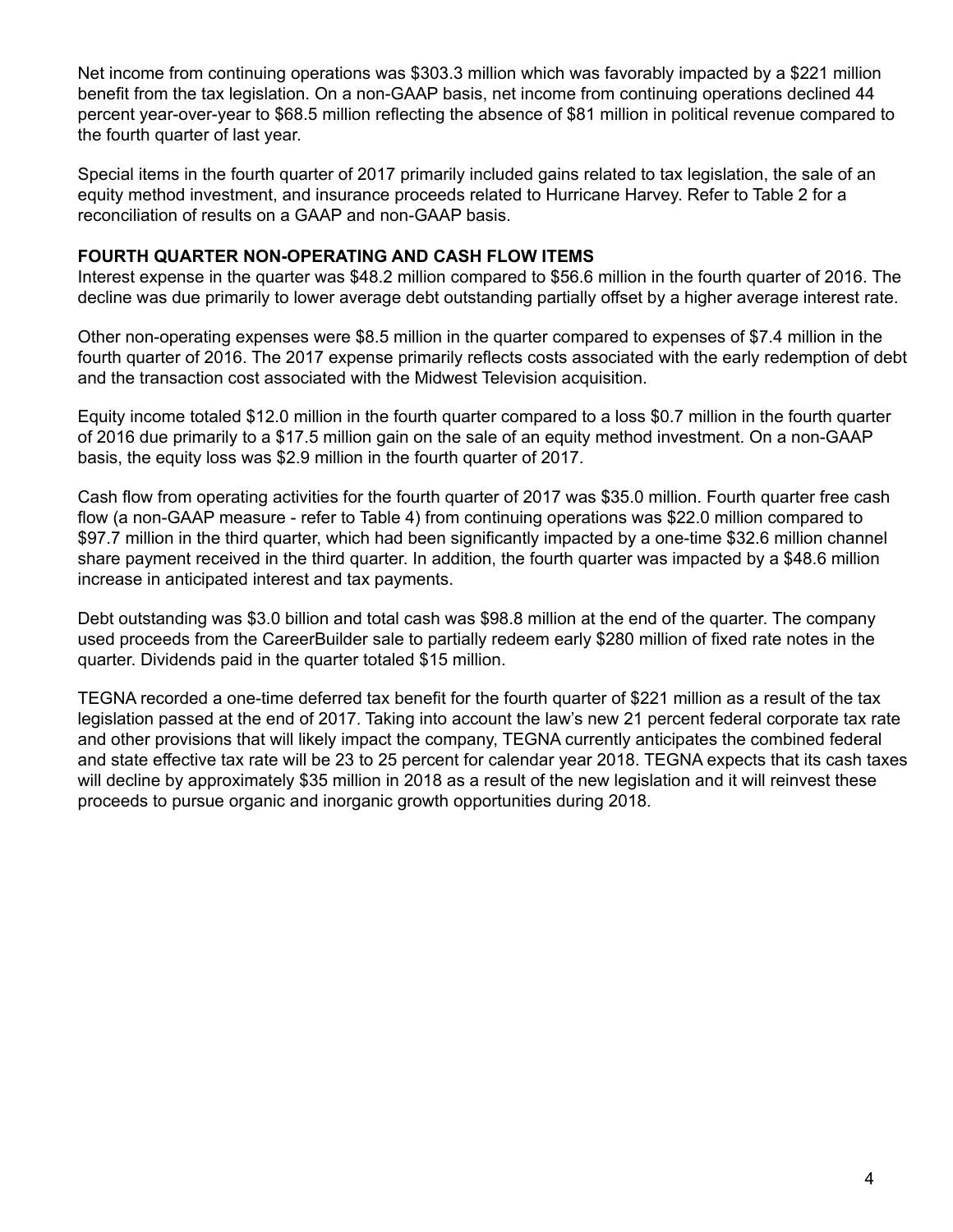# **FULL-YEAR 2017 CONTINUING OPERATIONS**

Total operating revenues for the full year totaled \$1.9 billion, a decline of five percent from 2016 reflecting primarily a \$169 million decline in incremental political, Olympic and Super Bowl advertising revenue. Excluding those factors, as well as \$17 million of terminated digital marketing services business revenue in 2017 and \$64 million in 2016, total company revenue was up seven percent.

|                                              |  | 2017         |   | 2016       | Percentage<br>Change |  |  |
|----------------------------------------------|--|--------------|---|------------|----------------------|--|--|
| Advertising and marketing services (a)       |  | 1,139,642 \$ |   | 1,237,735  | $(7.9\%)$            |  |  |
| Political                                    |  | 23,258       |   | 154,808    | $(85.0\%)$           |  |  |
| Subscription                                 |  | 718,750      |   | 581,733    | 23.6%                |  |  |
| Other                                        |  | 21,376       |   | 19,844     | 7.7%                 |  |  |
| Cofactor                                     |  |              |   | 9,968      | $(100.0\%)$          |  |  |
| Total company revenues (GAAP basis)          |  | 1,903,026    | S | 2,004,088  | $(5.0\%)$            |  |  |
| Factors impacting comparisons:               |  |              |   |            |                      |  |  |
| Estimated incremental Olympic and Super Bowl |  | (323)        |   | (37, 533)  | $(99.1\%)$           |  |  |
| Political                                    |  | (23, 258)    |   | (154, 808) | $(85.0\%)$           |  |  |
| Cofactor (sold in December 2016)             |  |              |   | (9,968)    | $(100.0\%)$          |  |  |
| Discontinued digital marketing services      |  | (16, 673)    |   | (54, 532)  | $(69.4\%)$           |  |  |
| Total company revenues (Non-GAAP basis)      |  | 1,862,772    |   | 1,747,247  | 6.6%                 |  |  |

(a) Includes traditional advertising, digital advertising as well as revenue from the company's digital marketing services business.

Operating expenses were \$1.36 billion, an increase of five percent compared to 2016. On a non-GAAP basis, operating expenses increased nine percent to \$1.35 billion primarily due to higher programming fees and continued investment in growth initiatives. Operating income in 2017 totaled \$545.9 million and \$554.8 million on a non-GAAP basis.

Adjusted EBITDA was \$631.4 million in 2017 compared to \$842.9 million in 2016. The adjusted EBITDA margin in 2017 was 33.2 percent compared to 42.1 percent in 2016. The decline in the margin is primarily due to increases in programming costs reflecting reverse compensation payments to NBC that began in 2017 for eleven stations. Adjusted EBITDA excluding corporate expenses was \$684.5 million, which resulted in a margin of 36.0 percent.

## **FIRST QUARTER 2018 OUTLOOK**

In the first quarter, TEGNA expects:

- Non-GAAP total company revenue excluding the terminated digital business to increase 10 to 12 percent year-over-year driven by Olympics, Super Bowl and subscription revenue growth.
- GAAP total company revenue to increase high-single digits year-over-year.

## **CONFERENCE CALL**

As previously announced, the company will hold an earnings conference call at 8:30 a.m. ET today. The call can be accessed via a live webcast through the company's Investors website, investors.TEGNA.com, or listen-only conference lines. U.S. callers should dial 1-800-281-7973 and international callers should dial 1-323-794-2093 at least 10 minutes prior to the scheduled start of the call. The confirmation code for the conference call is 7971998. A replay of the conference call will be available under "Investor Relations" at www.TEGNA.com from Thursday, March 1, at 12:30 p.m. (ET) to Thursday, March 15, at 12:30 p.m. (ET). To access the replay, dial 888-203-1112 or 719-457-0820. The confirmation code for the replay is 7971998.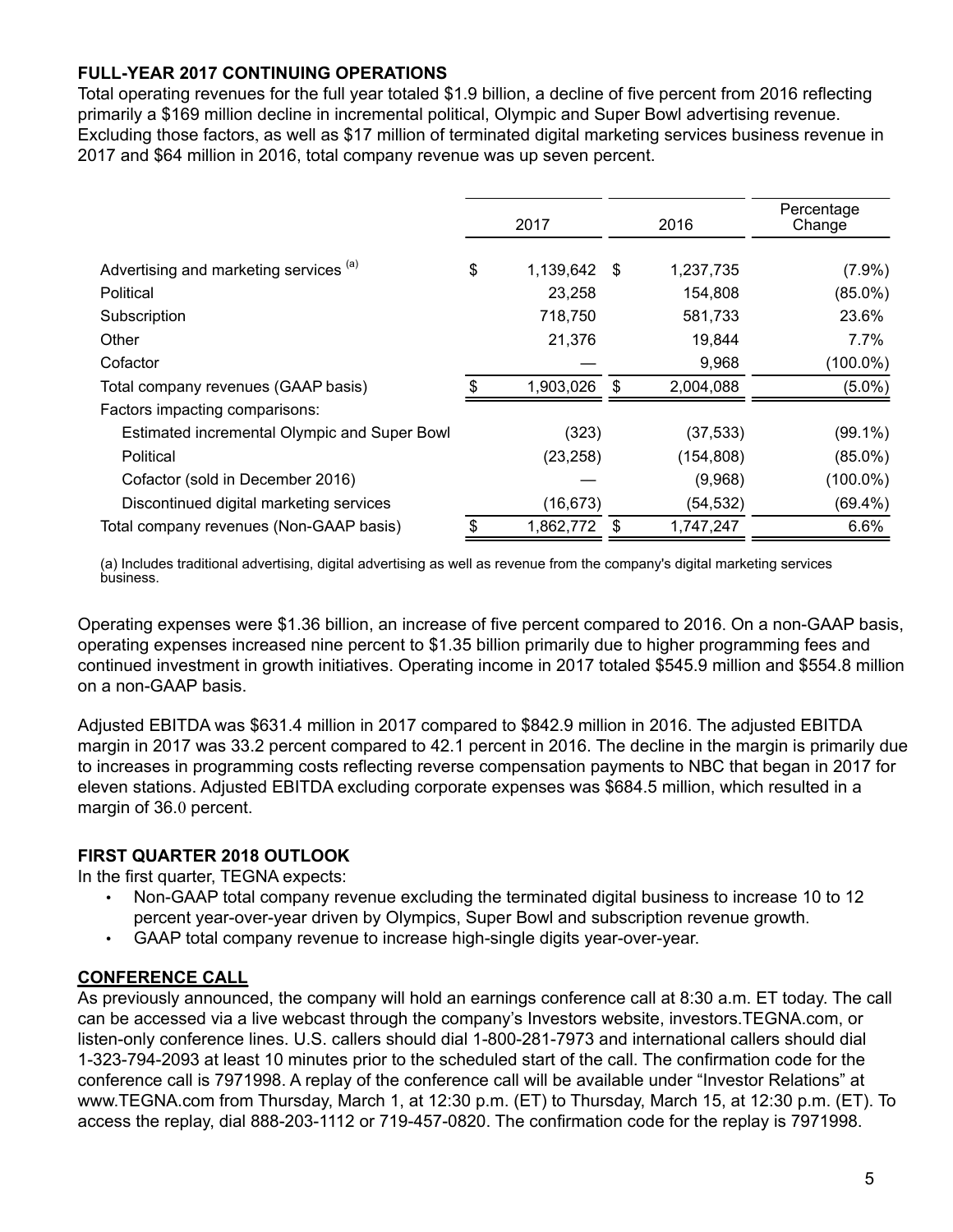Materials related to the call will be available through the Investor Relations section of the company's website Thursday morning.

## **ADDITIONAL INFORMATION**

TEGNA Inc. (NYSE: TGNA) is an innovative media company that serves the greater good of our communities. With 47 television stations in 39 markets, TEGNA delivers relevant content and information to consumers across platforms. It is the largest owner of top four affiliates in the top 25 markets, reaching approximately one-third of all television households nationwide. Each month, TEGNA reaches 50 million adults on-air and approximately 35 million across its digital platforms. TEGNA has been consistently honored with the industry's top awards, including Edward R. Murrow, George Polk, Alfred I. DuPont and Emmy Awards. TEGNA delivers results for advertisers through unparalleled and innovative solutions including OTT local advertising network Premion, centralized marketing resource Hatch, and digital marketing services business (formerly G/O Digital), a one-stop shop for local businesses to connect with consumers through digital marketing. Across platforms, TEGNA tells empowering stories, conducts impactful investigations and delivers innovative marketing solutions. For more information, visit www.TEGNA.com.

Certain statements in this press release may be forward looking in nature or "forward-looking statements" as defined in the Private Securities Litigation Reform Act of 1995. The forward-looking statements contained in this press release are subject to a number of risks, trends and uncertainties that could cause actual performance to differ materially from these forward-looking statements. A number of those risks, trends and uncertainties are discussed in the company's SEC reports, including the company's annual report on Form 10-K and quarterly reports on Form 10-Q. Any forward-looking statements in this press release should be evaluated in light of these important risk factors.

TEGNA is not responsible for updating the information contained in this press release beyond the published date, or for changes made to this press release by wire services, Internet service providers or other media.

\* \* \* \*

For investor inquiries, contact: For media inquiries, contact: Jeffrey Heinz **Anne Bentley** 703-873-6917 703-873-6366 jheinz@TEGNA.com abentley@TEGNA.com

Vice President, Investor Relations Vice President, Corporate Communications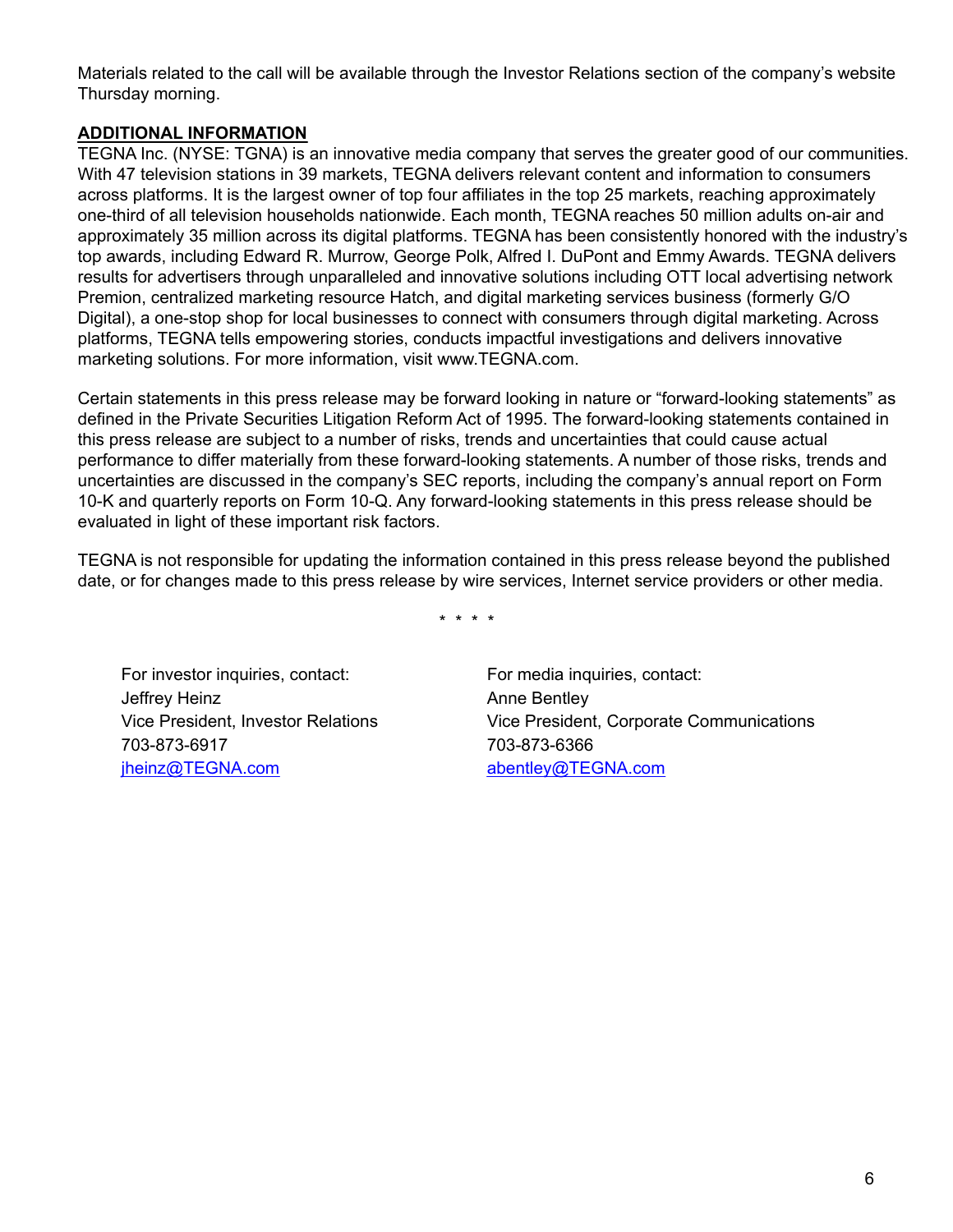#### **CONDENSED CONSOLIDATED STATEMENTS OF INCOME**

#### **Continuing Operations**

TEGNA Inc.

Unaudited, in thousands of dollars (except per share amounts)

#### **Table No. 1**

|                                                                                             | Three Months Ended Dec. 31, |            |               |                          |
|---------------------------------------------------------------------------------------------|-----------------------------|------------|---------------|--------------------------|
|                                                                                             |                             | 2017       | 2016          | % Increase<br>(Decrease) |
| <b>Revenues</b>                                                                             | \$                          | 490,323    | \$<br>546,855 | (10.3)                   |
| <b>Operating expenses:</b>                                                                  |                             |            |               |                          |
| Cost of revenues, exclusive of depreciation                                                 |                             | 237,153    | 205,396       | 15.5                     |
| Business units - Selling, general and administrative<br>expenses, exclusive of depreciation |                             | 72,751     | 84,748        | (14.2)                   |
| Corporate - General and administrative expenses,<br>exclusive of depreciation               |                             | 12,481     | 14,827        | (15.8)                   |
| Depreciation                                                                                |                             | 13,347     | 12,716        | 5.0                      |
| Amortization of intangible assets                                                           |                             | 5,398      | 5,721         | (5.6)                    |
| Asset (gain) impairment and facility consolidation charges                                  |                             | (6,657)    | 13,184        | ****                     |
| <b>Total</b>                                                                                |                             | 334,473    | 336,592       | (0.6)                    |
| Operating income <sup>(a)</sup>                                                             |                             | 155,850    | 210,263       | (25.9)                   |
| Non-operating income (expense):                                                             |                             |            |               |                          |
| Equity income (loss) in unconsolidated investments, net                                     |                             | 11,951     | (651)         | ****                     |
| Interest expense                                                                            |                             | (48, 171)  | (56, 551)     | (14.8)                   |
| Other non-operating items (a)                                                               |                             | (8, 451)   | (7, 423)      | 13.8                     |
| <b>Total</b>                                                                                |                             | (44, 671)  | (64, 625)     | (30.9)                   |
| Income before income taxes                                                                  |                             | 111,179    | 145,638       | (23.7)                   |
| (Benefit) provision for income taxes                                                        |                             | (192, 101) | 48,133        | ****                     |
| Income from continuing operations                                                           | $\frac{1}{2}$               | 303,280    | \$<br>97,505  | ****                     |
| <b>Earnings from continuing operations per share:</b>                                       |                             |            |               |                          |
| <b>Basic</b>                                                                                | \$                          | 1.41       | \$<br>0.45    | ****                     |
| <b>Diluted</b>                                                                              | \$                          | 1.40       | \$<br>0.45    | ****                     |
| Weighted average number of common shares<br>outstanding:                                    |                             |            |               |                          |
| <b>Basic</b>                                                                                |                             | 215,672    | 214,847       | 0.4                      |
| <b>Diluted</b>                                                                              |                             | 216,431    | 217,200       | (0.4)                    |
| Dividends declared per share                                                                | \$                          | 0.07       | \$<br>0.14    | (50.0)                   |

(a) - In the first quarter of 2017, the company adopted new accounting guidance that changed the classification of certain components of net periodic pension and other post-retirement benefit expense (post-retirement benefit expense). The service cost component of the post-retirement benefit expense will continue to be presented as an operating expense while all other components of post-retirement benefit expense will be presented as non-operating expense. The prior year period was adjusted to reflect the effects of applying the new guidance. This resulted in an increase to operating income in fourth quarter of 2017 and 2016 of \$1.8 million and \$1.8 million, respectively. Net income, earnings per share, and retained earnings were not impacted by the new standard.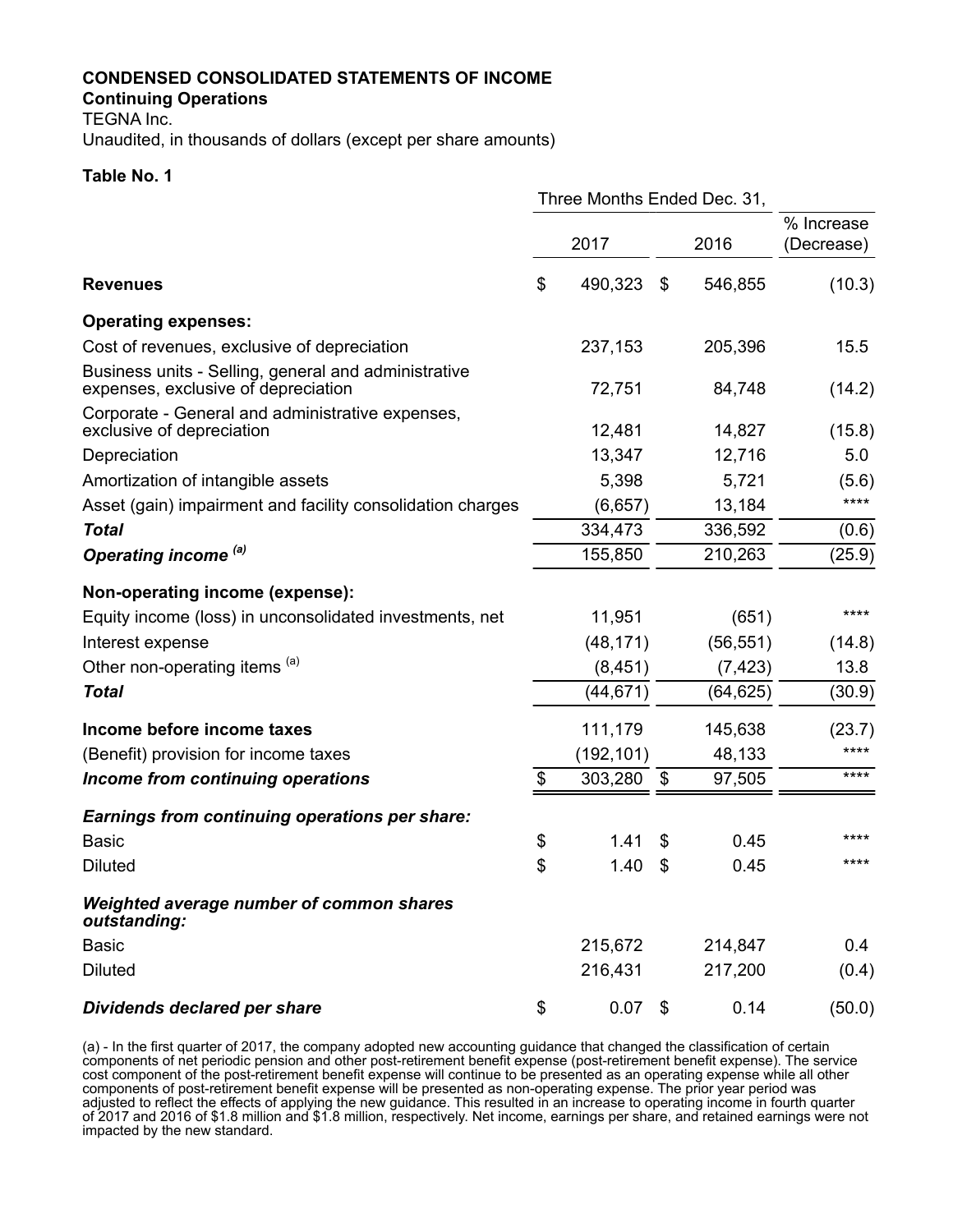#### **CONDENSED CONSOLIDATED STATEMENTS OF INCOME**

#### **Continuing Operations**

TEGNA Inc.

Unaudited, in thousands of dollars (except per share amounts)

#### **Table No. 1 (continued)**

|                                                                                             | Year Ended Dec. 31, |            |    |            |                          |  |  |  |  |  |
|---------------------------------------------------------------------------------------------|---------------------|------------|----|------------|--------------------------|--|--|--|--|--|
|                                                                                             |                     | 2017       |    | 2016       | % Increase<br>(Decrease) |  |  |  |  |  |
| <b>Revenues</b>                                                                             | \$                  | 1,903,026  | \$ | 2,004,088  | (5.0)                    |  |  |  |  |  |
| <b>Operating expenses:</b>                                                                  |                     |            |    |            |                          |  |  |  |  |  |
| Cost of revenues, exclusive of depreciation                                                 |                     | 933,718    |    | 795,454    | 17.4                     |  |  |  |  |  |
| Business units - Selling, general and administrative<br>expenses, exclusive of depreciation |                     | 287,396    |    | 331,028    | (13.2)                   |  |  |  |  |  |
| Corporate - General and administrative expenses,<br>exclusive of depreciation               |                     | 54,943     |    | 58,692     | (6.4)                    |  |  |  |  |  |
| Depreciation                                                                                |                     | 55,068     |    | 55,369     | (0.5)                    |  |  |  |  |  |
| Amortization of intangible assets                                                           |                     | 21,570     |    | 23,263     | (7.3)                    |  |  |  |  |  |
| Asset impairment and facility consolidation charges                                         |                     | 4,429      |    | 32,130     | (86.2)                   |  |  |  |  |  |
| <b>Total</b>                                                                                |                     | 1,357,124  |    | 1,295,936  | 4.7                      |  |  |  |  |  |
| Operating income <sup>(a)</sup>                                                             |                     | 545,902    |    | 708,152    | (22.9)                   |  |  |  |  |  |
| <b>Non-operating expense:</b>                                                               |                     |            |    |            |                          |  |  |  |  |  |
| Equity income (loss) in unconsolidated investments, net                                     |                     | 10,402     |    | (3, 414)   | ****                     |  |  |  |  |  |
| Interest expense                                                                            |                     | (210, 284) |    | (231, 995) | (9.4)                    |  |  |  |  |  |
| Other non-operating items (a)                                                               |                     | (35, 304)  |    | (23, 452)  | 50.5                     |  |  |  |  |  |
| <b>Total</b>                                                                                |                     | (235, 186) |    | (258, 861) | (9.1)                    |  |  |  |  |  |
| Income before income taxes                                                                  |                     | 310,716    |    | 449,291    | (30.8)                   |  |  |  |  |  |
| (Benefit) provision for income taxes                                                        |                     | (137, 246) |    | 140,171    | ****                     |  |  |  |  |  |
| Income from continuing operations                                                           | \$                  | 447,962    | \$ | 309,120    | 44.9                     |  |  |  |  |  |
| <b>Earnings from continuing operations per share:</b>                                       |                     |            |    |            |                          |  |  |  |  |  |
| <b>Basic</b>                                                                                | \$                  | 2.08       | \$ | 1.43       | 45.5                     |  |  |  |  |  |
| <b>Diluted</b>                                                                              | \$                  | 2.06       | \$ | 1.41       | 46.1                     |  |  |  |  |  |
| Weighted average number of common shares<br>outstanding:                                    |                     |            |    |            |                          |  |  |  |  |  |
| <b>Basic</b>                                                                                |                     | 215,587    |    | 216,358    | (0.4)                    |  |  |  |  |  |
| <b>Diluted</b>                                                                              |                     | 217,478    |    | 219,681    | (1.0)                    |  |  |  |  |  |
| Dividends declared per share                                                                | \$                  | $0.35$ \$  |    | 0.56       | (37.5)                   |  |  |  |  |  |

(a) - In the first quarter of 2017, the company adopted new accounting guidance that changed the classification of certain components of net periodic pension and other post-retirement benefit expense (post-retirement benefit expense). The service cost component of the post-retirement benefit expense will continue to be presented as an operating expense while all other components of post-retirement benefit expense will be presented as non-operating expense. The prior year period was adjusted to reflect the effects of applying the new guidance. This resulted in an increase to operating income in the twelve months ended December 31, 2017 and 2016 of \$6.7 million and \$7.6 million, respectively. Net income, earnings per share, and retained earnings were not impacted by the new standard.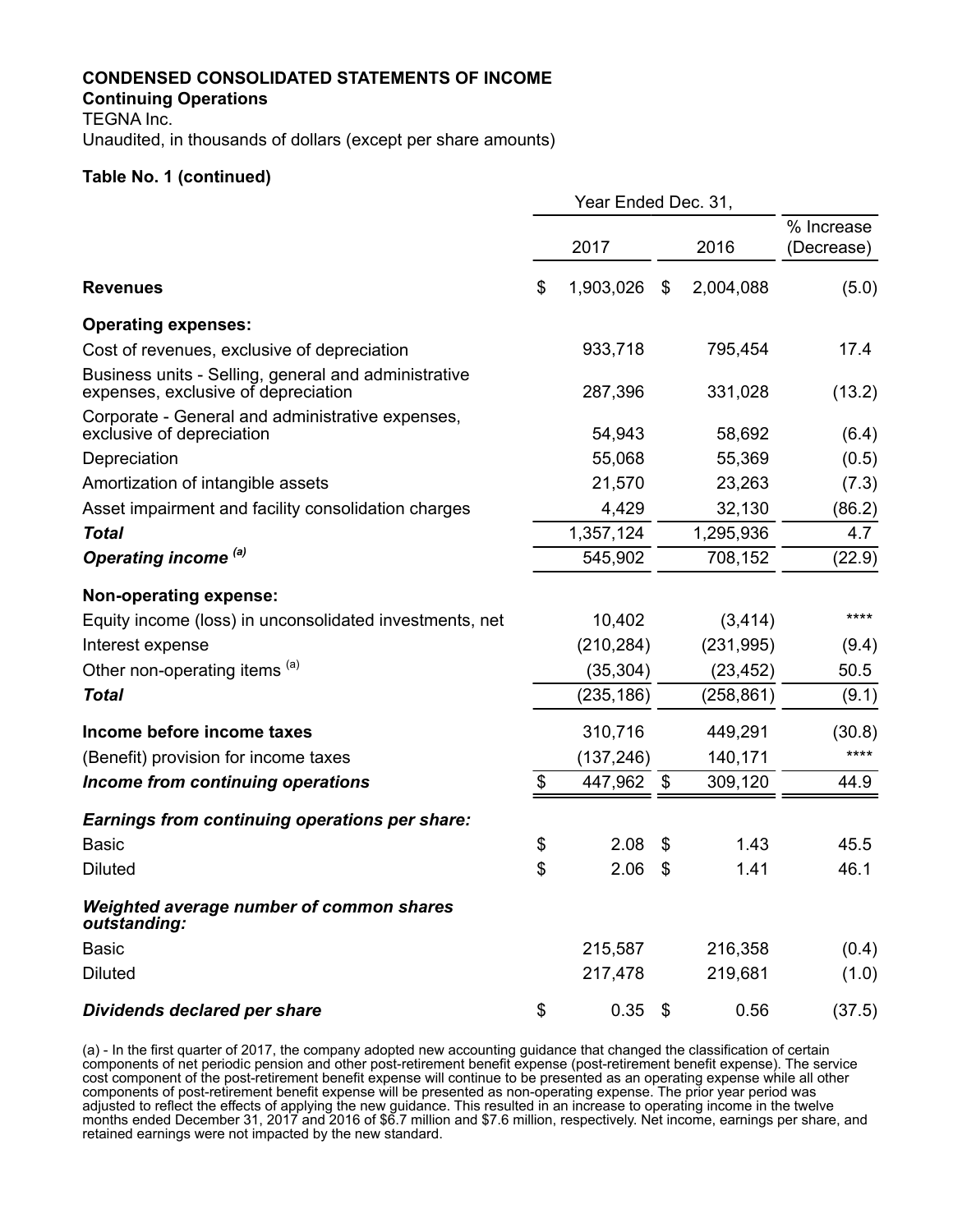#### **USE OF NON-GAAP INFORMATION**

The company uses non-GAAP financial performance and liquidity measures to supplement the financial information presented on a GAAP basis. These non-GAAP financial measures should not be considered in isolation from, or as a substitute for, the related GAAP measures, nor should they be considered superior to the related GAAP measures, and should be read together with financial information presented on a GAAP basis. Also, our non-GAAP measures may not be comparable to similarly titled measures of other companies.

Management and the company's Board of Directors use the non-GAAP financial measures for purposes of evaluating business unit and consolidated company performance. Furthermore, the Executive Compensation Committee of our Board of Directors uses non-GAAP measures such as Adjusted EBITDA, non-GAAP net income, non-GAAP EPS, Adjusted revenues and free cash flow to evaluate management's performance. The company, therefore, believes that each of the non-GAAP measures presented provides useful information to investors and other stakeholders by allowing them to view our business through the eyes of management and our Board of Directors, facilitating comparisons of results across historical periods and focus on the underlying ongoing operating performance of our business. The company discusses in this report non-GAAP financial performance measures that exclude from its reported GAAP results the impact of "special items" consisting of severance expense, charges related to asset impairment and facility consolidations, gain on sale and an impairment of equity method investments, gains/losses related to business disposals, costs associated with debt repayment, TEGNA Foundation donations, costs associated with the Cars.com spin-off transaction, and certain tax benefits associated with the impact of tax reform that was enacted in December 2017. The company believes that such expenses, charges and gains are not indicative of normal, ongoing operations. Such items vary from period to period and are significantly impacted by the timing and nature of these events. Therefore, while the company may incur or recognize these types of expenses, charges and gains in the future, management believes that removing these items for purposes of calculating the non-GAAP financial measures provides investors with a more focused presentation of the company's ongoing operating performance.

The company also discusses Adjusted EBITDA (with and without corporate expenses), non-GAAP financial performance measures that it believes offer a useful view of the overall operation of its businesses. The company defines Adjusted EBITDA as net income from continuing operations before (1) interest expense, (2) income taxes, (3) equity income (losses) in unconsolidated investments, net, (4) other non-operating items such as spin-off transaction expenses and investment income, (5) severance expense, (6) facility consolidation charges, (7) impairment charges, (8) depreciation and (9) amortization. The most directly comparable GAAP financial measure to Adjusted EBITDA is Net income from continuing operations. Users should consider the limitations of using Adjusted EBITDA, including the fact that this measure does not provide a complete measure of our operating performance. Adjusted EBITDA is not intended to purport to be an alternative to net income as a measure of operating performance or to cash flows from operating activities as a measure of liquidity. In particular, Adjusted EBITDA is not intended to be a measure of free cash flow available for management's discretionary expenditures, as this measure does not consider certain cash requirements, such as working capital needs, capital expenditures, contractual commitments, interest payments, tax payments and other debt service requirements.

The company also considers adjusted revenues to be an important non-GAAP financial measure. Adjusted revenue is calculated by taking total company revenues on a GAAP basis and adjusting it to exclude (1) estimated incremental Olympic and Super Bowl revenue, (2) political revenues, (3) revenues from a previously sold business (Cofactor), and (4) revenues associated with a discontinued portion of our Digital Marketing Services business. These adjustments are made to the company's reported revenue on a GAAP basis in order to evaluate and assess our core operations on a comparable basis, and it represents the ongoing operations of our broadcast business.

This earnings release also discusses free cash flow, a non-GAAP liquidity measure. Free cash flow is defined as "net cash flow from operating activities" as reported on the statement of cash flows reduced by "purchase of property and equipment". The company believes that free cash flow is a useful measure for management and investors to evaluate the level of cash generated by operations and the ability of its operations to fund investments in new and existing businesses, return cash to shareholders under the company's capital program, repay indebtedness, add to the company's cash balance, or use in other discretionary activities. Management uses free cash flow to monitor cash available for repayment of indebtedness and in its discussions with the investment community. Like Adjusted EBITDA, free cash flow is not intended to be a measure of cash flow available for management's discretionary use.

Tabular reconciliations for all of the non-GAAP financial measures to the most directly comparable GAAP financial measures are presented in the following tables.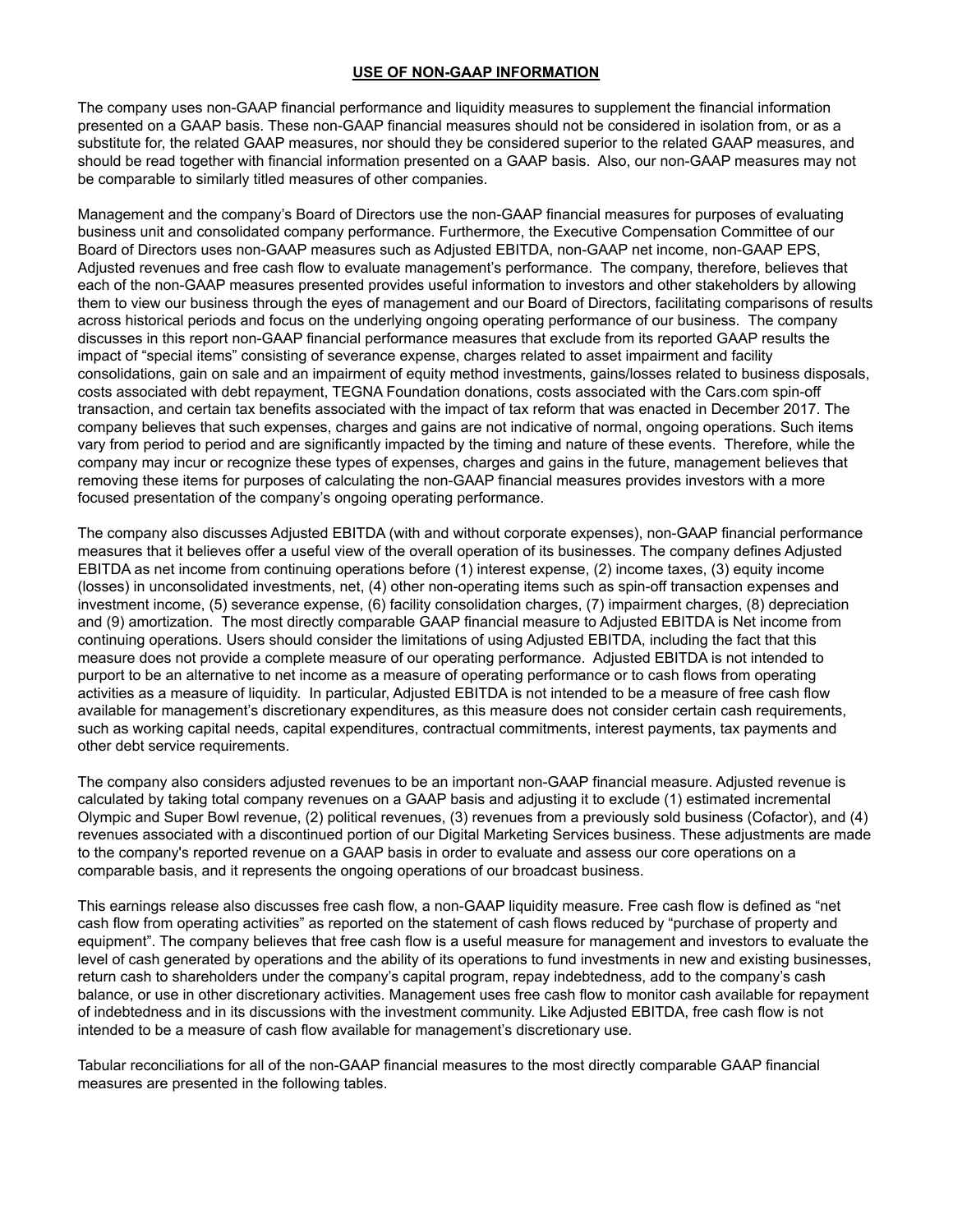TEGNA Inc.

Unaudited, in thousands of dollars (except per share amounts)

#### **Table No. 2**

Reconciliations of certain line items impacted by special items to the most directly comparable financial measure calculated and presented in<br>accordance with GAAP on the company's condensed consolidated statements of incom

|                                                                                                |                                                     | <b>GAAP</b><br>Measure |                      |            |                                                                   |             |                                               | Special Items |                                  |       |                      |             |                                              | Non-GAAP<br>Measure |
|------------------------------------------------------------------------------------------------|-----------------------------------------------------|------------------------|----------------------|------------|-------------------------------------------------------------------|-------------|-----------------------------------------------|---------------|----------------------------------|-------|----------------------|-------------|----------------------------------------------|---------------------|
|                                                                                                | Three<br><b>Months</b><br>Ended<br>Dec. 31,<br>2017 |                        | Severance<br>expense |            | Operating<br>asset<br>impairment<br>and facility<br>consolidation |             | Net gain on<br>equity<br>method<br>investment |               | Other non-<br>operating<br>items |       | Tax reform<br>impact |             | Three<br>Months<br>Ended<br>Dec. 31,<br>2017 |                     |
| Cost of revenues, exclusive of<br>depreciation                                                 | \$                                                  | 237,153                | \$                   | $(550)$ \$ |                                                                   |             | \$                                            |               | \$                               |       | \$                   |             | \$                                           | 236,603             |
| Business units - Selling, general and<br>administrative expenses, exclusive<br>of depreciation |                                                     | 72,751                 |                      | (14)       |                                                                   |             |                                               |               |                                  |       |                      |             |                                              | 72,737              |
| Corporate - General and administrative<br>expenses, exclusive of depreciation                  |                                                     | 12,481                 |                      | (849)      |                                                                   |             |                                               |               |                                  |       |                      |             |                                              | 11,632              |
| Asset impairment and facility<br>consolidation charges                                         |                                                     | (6,657)                |                      |            |                                                                   | 6,657       |                                               |               |                                  |       |                      |             |                                              |                     |
| Operating expenses                                                                             |                                                     | 334,473                |                      | (1, 413)   |                                                                   | 6,657       |                                               |               |                                  |       |                      |             |                                              | 339,717             |
| Operating income                                                                               |                                                     | 155,850                |                      | 1,413      |                                                                   | (6,657)     |                                               |               |                                  |       |                      |             |                                              | 150,606             |
| Equity income                                                                                  |                                                     | 11,951                 |                      |            |                                                                   |             |                                               | (14, 877)     |                                  |       |                      |             |                                              | (2,926)             |
| Other non-operating items                                                                      |                                                     | (8, 451)               |                      |            |                                                                   |             |                                               |               |                                  | 8,463 |                      |             |                                              | 12                  |
| Total non-operating expenses                                                                   |                                                     | (44, 671)              |                      |            |                                                                   |             |                                               | (14, 877)     |                                  | 8,463 |                      |             |                                              | (51,085)            |
| Income before income taxes                                                                     |                                                     | 111,179                |                      | 1,413      |                                                                   | (6,657)     |                                               | (14, 877)     |                                  | 8,463 |                      |             |                                              | 99,521              |
| (Benefit) provision for income taxes                                                           |                                                     | (192, 101)             |                      | 545        |                                                                   | (2, 455)    |                                               | 720           |                                  | 2,906 |                      | 221,450     |                                              | 31,065              |
| Net income from continuing operations                                                          |                                                     | 303,280                |                      | 868        |                                                                   | (4,202)     |                                               | (15, 597)     |                                  | 5,557 |                      | (221, 450)  |                                              | 68,456              |
| Net income from continuing operations<br>per share-diluted                                     | \$                                                  | 1.40                   | \$                   |            | \$                                                                | $(0.02)$ \$ |                                               | $(0.07)$ \$   |                                  | 0.03  | \$                   | $(1.02)$ \$ |                                              | 0.32                |

Non-GAAP

|                                                                                                |    | Measure                                             |    | Measure              |                                                                   |    |                                  |    |                        |                                                     |           |
|------------------------------------------------------------------------------------------------|----|-----------------------------------------------------|----|----------------------|-------------------------------------------------------------------|----|----------------------------------|----|------------------------|-----------------------------------------------------|-----------|
|                                                                                                |    | Three<br><b>Months</b><br>Ended<br>Dec. 31,<br>2016 |    | Severance<br>expense | Operating<br>asset<br>impairment<br>and facility<br>consolidation |    | Other non-<br>operating<br>items |    | Special tax<br>benefit | Three<br><b>Months</b><br>Ended<br>Dec. 31,<br>2016 |           |
| Cost of revenues, exclusive of<br>depreciation                                                 | \$ | 205,396                                             | \$ | $(377)$ \$           |                                                                   | \$ |                                  | \$ |                        | \$                                                  | 205,019   |
| Business units - Selling, general and<br>administrative expenses, exclusive<br>of depreciation |    | 84.748                                              |    | (2, 299)             |                                                                   |    |                                  |    |                        |                                                     | 82,449    |
| Corporate - General and administrative<br>expenses, exclusive of depreciation                  |    | 14,827                                              |    | (1, 165)             |                                                                   |    |                                  |    |                        |                                                     | 13,662    |
| Asset impairment and facility<br>consolidation charges                                         |    | 13,184                                              |    |                      | (13, 184)                                                         |    |                                  |    |                        |                                                     |           |
| Operating expenses                                                                             |    | 336,592                                             |    | (3,841)              | (13, 184)                                                         |    |                                  |    |                        |                                                     | 319,567   |
| Operating income                                                                               |    | 210,263                                             |    | 3,841                | 13,184                                                            |    |                                  |    |                        |                                                     | 227,288   |
| Other non-operating items                                                                      |    | (7, 423)                                            |    |                      |                                                                   |    | 9,007                            |    |                        |                                                     | 1,584     |
| Total non-operating expenses                                                                   |    | (64, 625)                                           |    |                      |                                                                   |    | 9,007                            |    |                        |                                                     | (55, 618) |
| Income before income taxes                                                                     |    | 145,638                                             |    | 3,841                | 13,184                                                            |    | 9,007                            |    |                        |                                                     | 171,670   |
| Provision for income taxes                                                                     |    | 48,133                                              |    | 1,489                | 5,111                                                             |    | (8, 723)                         |    | 3,339                  |                                                     | 49,349    |
| Net income from continuing operations                                                          |    | 97,505                                              |    | 2,352                | 8,073                                                             |    | 17,730                           |    | (3, 339)               |                                                     | 122,321   |
| Net income from continuing operations<br>per share-diluted                                     | \$ | 0.45                                                | \$ | 0.01                 | \$<br>0.04                                                        | S  | 0.08                             | S  | $(0.02)$ \$            |                                                     | 0.56      |

GAAP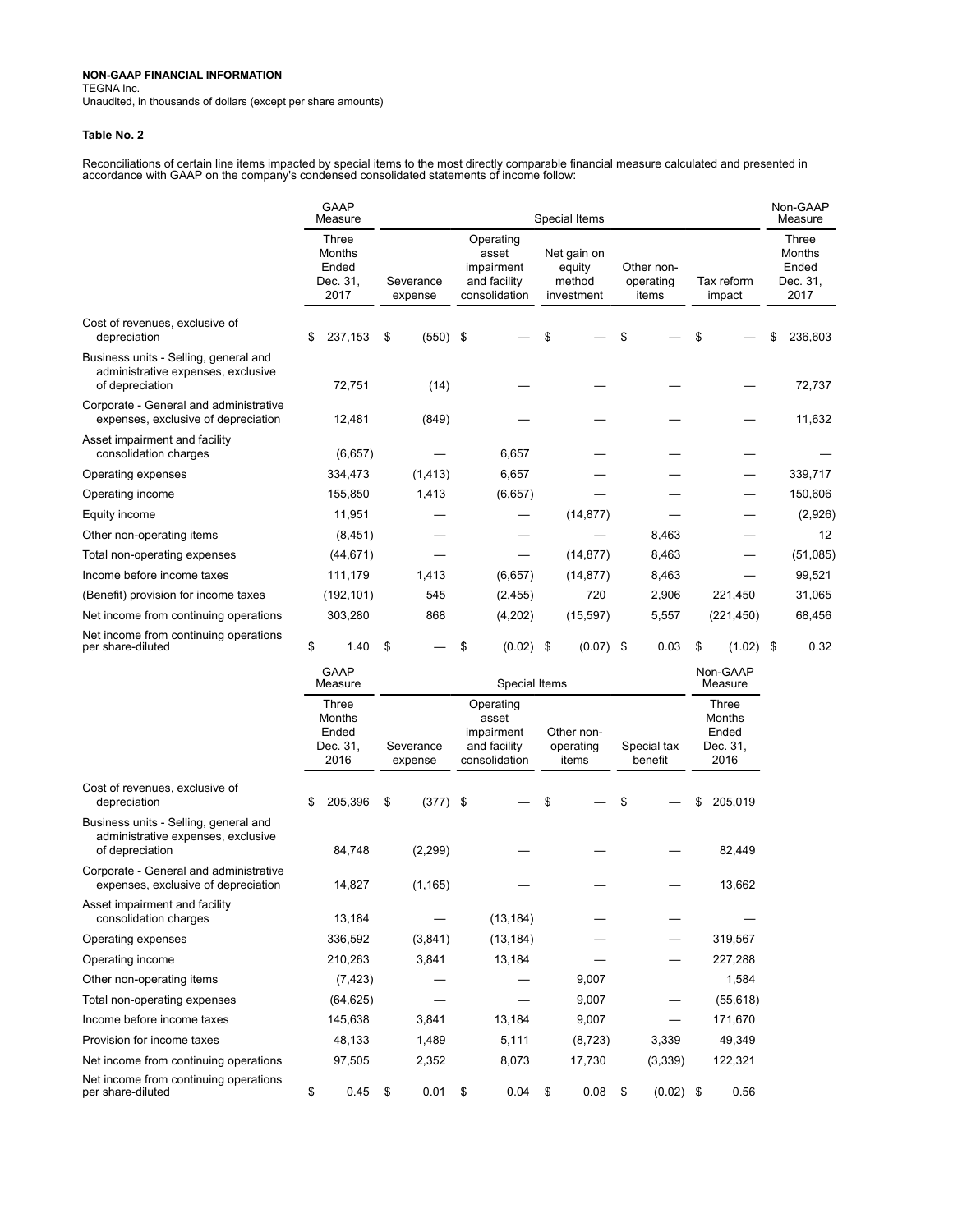Net income from continuing operations<br>per share-diluted

TEGNA Inc.

Unaudited, in thousands of dollars (except per share amounts)

#### **Table No. 2 (continued)**

Reconciliations of certain line items impacted by special items to the most directly comparable financial measure calculated and presented in<br>accordance with GAAP on the company's condensed consolidated statements of incom

|                                                                                                | <b>GAAP</b><br>Measure         |                      |                      |                                  |                                  |                                    | Special Items                                 |                                  |                                  |                           |                                                          | Non-GAAP<br>Measure            |
|------------------------------------------------------------------------------------------------|--------------------------------|----------------------|----------------------|----------------------------------|----------------------------------|------------------------------------|-----------------------------------------------|----------------------------------|----------------------------------|---------------------------|----------------------------------------------------------|--------------------------------|
|                                                                                                | Year Ended<br>Dec. 31,<br>2017 |                      | Severance<br>expense |                                  | Operating<br>asset<br>impairment |                                    | Net gain<br>on equity<br>method<br>investment |                                  | Other non-<br>operating<br>items |                           | Tax<br>reform<br>and other<br>special<br>tax<br>benefits | Year Ended<br>Dec. 31,<br>2017 |
| Cost of revenues, exclusive of<br>depreciation                                                 | 933,718<br>\$                  | \$                   | $(1,072)$ \$         |                                  |                                  | \$                                 |                                               | \$                               |                                  | \$                        |                                                          | 932,646                        |
| Business units - Selling, general and<br>administrative expenses, exclusive<br>of depreciation | 287,396                        |                      | (1,485)              |                                  |                                  |                                    |                                               |                                  |                                  |                           |                                                          | 285,911                        |
| Corporate - General and administrative<br>expenses, exclusive of depreciation                  | 54,943                         |                      | (1,909)              |                                  |                                  |                                    |                                               |                                  |                                  |                           |                                                          | 53,034                         |
| Asset impairment and facility<br>consolidation charges                                         | 4,429                          |                      |                      |                                  | (4, 429)                         |                                    |                                               |                                  |                                  |                           |                                                          |                                |
| Operating expenses                                                                             | 1,357,124                      |                      | (4, 466)             |                                  | (4, 429)                         |                                    |                                               |                                  |                                  |                           |                                                          | 1,348,229                      |
| Operating income                                                                               | 545,902                        |                      | 4,466                |                                  | 4,429                            |                                    |                                               |                                  |                                  |                           |                                                          | 554,797                        |
| Equity income (loss) in unconsolidated<br>investments, net                                     | 10,402                         |                      |                      |                                  |                                  |                                    | (14, 877)                                     |                                  |                                  |                           |                                                          | (4, 475)                       |
| Other non-operating items                                                                      | (35, 304)                      |                      |                      |                                  |                                  |                                    |                                               |                                  | 40,454                           |                           |                                                          | 5,150                          |
| Total non-operating expenses                                                                   | (235, 186)                     |                      |                      |                                  |                                  |                                    | (14, 877)                                     |                                  | 40,454                           |                           |                                                          | (209, 609)                     |
| Income before income taxes                                                                     | 310,716                        |                      | 4,466                |                                  | 4,429                            |                                    | (14, 877)                                     |                                  | 40,454                           |                           |                                                          | 345,188                        |
| (Benefit) provision for income taxes                                                           | (137, 246)                     |                      | 1,719                |                                  | 1,649                            |                                    | 720                                           |                                  | 9,827                            |                           | 233,174                                                  | 109,843                        |
| Net income from continuing operations                                                          | 447,962                        |                      | 2,747                |                                  | 2,780                            |                                    | (15, 597)                                     |                                  | 30,627                           |                           | (233, 174)                                               | 235,345                        |
| Net income from continuing operations<br>per share-diluted                                     | \$<br>2.06                     | \$                   | 0.01                 | \$                               | 0.01                             | \$                                 | $(0.07)$ \$                                   |                                  | 0.14                             | \$                        | (1.07)                                                   | \$<br>1.08                     |
|                                                                                                | GAAP<br>Measure                | Special Items        |                      |                                  |                                  |                                    |                                               |                                  |                                  |                           | Non-GAAP<br>Measure                                      |                                |
|                                                                                                | Year Ended<br>Dec. 31,<br>2016 | Severance<br>expense |                      | Operating<br>asset<br>impairment |                                  | Equity<br>investment<br>impairment |                                               | Other non-<br>operating<br>items |                                  | Special<br>tax<br>benefit |                                                          | Year Ended<br>Dec. 31,<br>2016 |
| Cost of revenues, exclusive of<br>depreciation                                                 | 795,454<br>S                   | \$                   | $(12,978)$ \$        |                                  |                                  | \$                                 |                                               | \$                               |                                  | \$                        |                                                          | 782,476                        |
| Business units - Selling, general and<br>administrative expenses, exclusive<br>of depreciation | 331,028                        |                      | (8, 259)             |                                  |                                  |                                    |                                               |                                  |                                  |                           |                                                          | 322,769                        |
| Corporate - General and administrative<br>expenses, exclusive of depreciation                  | 58,692                         |                      | (2, 722)             |                                  |                                  |                                    |                                               |                                  |                                  |                           |                                                          | 55,970                         |
| Asset impairment and facility<br>consolidation charges                                         | 32,130                         |                      |                      |                                  | (32, 130)                        |                                    |                                               |                                  |                                  |                           |                                                          |                                |
| Operating expenses                                                                             | 1,295,936                      |                      | (23,959)             |                                  | (32, 130)                        |                                    |                                               |                                  |                                  |                           |                                                          | 1,239,847                      |
| Operating income                                                                               | 708,152                        |                      | 23,959               |                                  | 32,130                           |                                    |                                               |                                  |                                  |                           |                                                          | 764,241                        |
| Equity (loss) income in unconsolidated<br>investments, net                                     | (3, 414)                       |                      |                      |                                  |                                  |                                    | 1,869                                         |                                  |                                  |                           |                                                          | (1, 545)                       |
| Other non-operating items                                                                      | (23, 452)                      |                      |                      |                                  |                                  |                                    |                                               |                                  | 25,331                           |                           |                                                          | 1,879                          |
| Total non-operating expenses                                                                   | (258, 861)                     |                      |                      |                                  |                                  |                                    | 1,869                                         |                                  | 25,331                           |                           |                                                          | (231, 661)                     |

Income before income taxes 449,291 23,959 32,130 1,869 25,331 — 532,580 Provision (benefit) for income taxes 140,171 9,288 12,456 725 (4,140) 3,339 161,839 Net income from continuing operations 309,120 14,671 19,674 1,144 29,471 (3,339) 370,741

\$ 1.41 \$ 0.07 \$ 0.09 \$ 0.01 \$ 0.13 \$ (0.02) \$ 1.69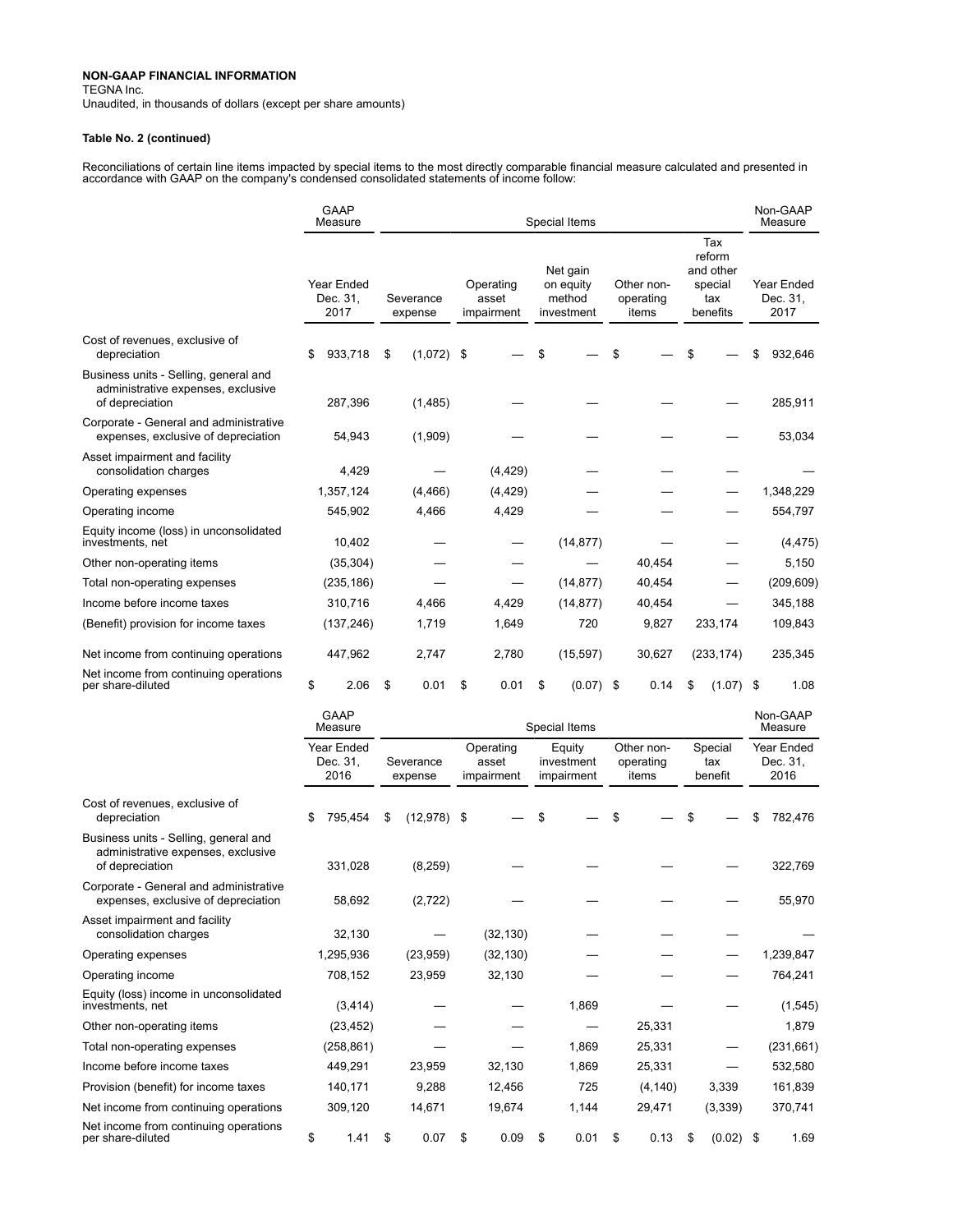TEGNA Inc.

Unaudited, in thousands of dollars

# **Table No. 3**

|                                                                                               | <b>Three Months Ended</b><br>Dec. 31, |           |                          |
|-----------------------------------------------------------------------------------------------|---------------------------------------|-----------|--------------------------|
|                                                                                               | 2017                                  | 2016      | % Increase<br>(Decrease) |
| Net income from continuing operations (GAAP basis)                                            | \$303,280                             | \$97,505  | ****                     |
| (Benefit) provision for income taxes                                                          | (192, 101)                            | 48,133    | ****                     |
| Interest expense                                                                              | 48,171                                | 56,551    | (14.8)                   |
| Equity (income) loss in unconsolidated investments, net                                       | (11, 951)                             | 651       | ****                     |
| Other non-operating expense                                                                   | 8,451                                 | 7,423     | 13.8                     |
| Operating income (GAAP basis)                                                                 | 155,850                               | 210,263   | (25.9)                   |
| Severance expense                                                                             | 1,413                                 | 3,841     | (63.2)                   |
| Asset (gain) impairment and facility consolidation<br>charges                                 | (6,657)                               | 13,184    | ****                     |
| Adjusted operating income (non-GAAP basis)                                                    | 150,606                               | 227,288   | (33.7)                   |
| Depreciation                                                                                  | 13,347                                | 12,716    | 5.0                      |
| Amortization of intangible assets                                                             | 5,398                                 | 5,721     | (5.6)                    |
| <b>Adjusted EBITDA (non-GAAP basis)</b>                                                       | \$169,351                             | \$245,725 | (31.1)                   |
| Corporate - General and administrative expense,<br>exclusive of depreciation (non-GAAP basis) | 11,632                                | 13,662    | (14.9)                   |
| <b>Adjusted EBITDA, excluding Corporate (non-GAAP</b><br>basis)                               | \$180,983                             | \$259,387 | (30.2)                   |
|                                                                                               | <b>Year Ended</b><br>Dec. 31,         |           | % Increase               |
|                                                                                               |                                       |           |                          |

|                                                                                               | 2017       | 2016      | (Decrease) |
|-----------------------------------------------------------------------------------------------|------------|-----------|------------|
| Net income from continuing operations (GAAP basis)                                            | \$447,962  | \$309,120 | 44.9       |
| (Benefit) provision for income taxes                                                          | (137, 246) | 140,171   | ****       |
| Interest expense                                                                              | 210,284    | 231,995   | (9.4)      |
| Equity (income) loss in unconsolidated investments, net                                       | (10, 402)  | 3,414     | ****       |
| Other non-operating expense                                                                   | 35,304     | 23,452    | 50.5       |
| Operating income (GAAP basis)                                                                 | 545,902    | 708,152   | (22.9)     |
| Severance expense                                                                             | 4,466      | 23,959    | (81.4)     |
| Asset impairment and facility consolidation charges                                           | 4,429      | 32,130    | (86.2)     |
| Adjusted operating income (non-GAAP basis)                                                    | 554,797    | 764,241   | (27.4)     |
| Depreciation                                                                                  | 55,068     | 55,369    | (0.5)      |
| Amortization of intangible assets                                                             | 21,570     | 23,263    | (7.3)      |
| <b>Adjusted EBITDA (non-GAAP basis)</b>                                                       | \$631,435  | \$842,873 | (25.1)     |
| Corporate - General and administrative expense,<br>exclusive of depreciation (non-GAAP basis) | 53,034     | 55,970    | (5.2)      |
| <b>Adjusted EBITDA, excluding Corporate (non-GAAP</b><br>basis)                               | \$684,469  | \$898,843 | (23.8)     |